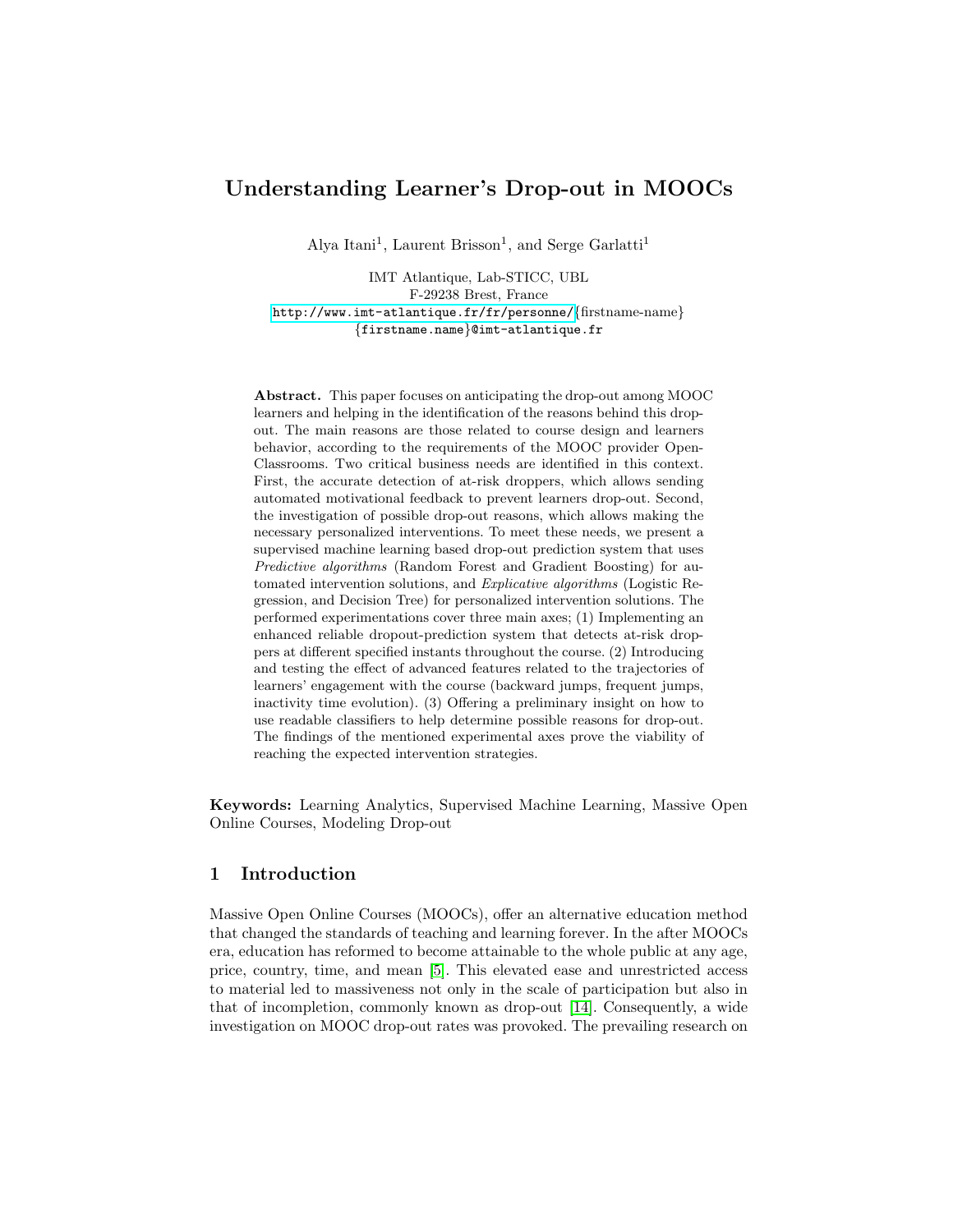that subject, revolved generally around anticipating drop-out and studying solutions for preventing or decreasing it among learners [\[10,](#page-11-2)[16\]](#page-11-3). Essentially, this is how applications of machine learning techniques for drop-out prediction started taking form. The literature encompasses several intervention strategies for dropout prevention [\[3,](#page-11-4)[7,](#page-11-5)[8](#page-11-6)[,11\]](#page-11-7). Some strategies assert sending automated motivational messages or emails from the prediction system to the spotted learners at-risk. While other strategies assert sending personalized intervention messages either directly to learners or to an intermediary party, usually the teacher. In return, this intermediary, teacher, chooses the necessary intervention to make after analyzing the information offered by the prediction system [\[7\]](#page-11-5).

OpenClassrooms mainly intend to find the reasons for drop-out among its learners and prevent this drop-out when possible using the appropriate intervention strategy. Therefore, to help OpenClassrooms in meeting their needs, we present a supervised machine learning based drop-out prediction system that uses Predictive algorithms (Random Forest and Gradient Boosting) for automated intervention solutions, and Explicative algorithms (Logistic Regression, and Decision Tree) for personalized intervention solutions to learners through an intermediary teacher. We summarize our contributions as follows: (1) Proposing a predictive system that can detect at-risk droppers at different instants of the learner's interaction with the course. (2) Introducing and testing new features associated with learners' trajectory of engagement with the course. (3) Deploying the readability of different classifiers to offer suitable intervention strategies for both teachers and learners.

This paper is structured in 6 sections. Section [2](#page-1-0) presents related works. Section [3](#page-2-0) describes the predictive system. Section [4](#page-3-0) presents the experiments and their results. Section [5](#page-7-0) offers an exhaustive analysis and discussion of the obtained results. Finally, section [6](#page-10-0) concludes the main findings.

## <span id="page-1-0"></span>2 Related works

The idea of applying learning analytics on MOOCs emerged with the rise of massive raw data from recorded learners activity on various MOOC platforms [\[15\]](#page-11-8). At first, lights were mostly shed on exploring and evaluating MOOCs and their low completion rates; often found to be  $\leq 13\%$  [\[1\]](#page-11-9). Subsequently, researchers' inquisition started orienting toward understanding this immense drop-out among MOOC learners and its causes. They discovered that reasons for MOOC learners drop-out can be very diverse due to its audience heterogeneity. In that context, Khalil and Ebner [\[8\]](#page-11-6), Colman [\[3\]](#page-11-4), and Onah et al. [\[11\]](#page-11-7) all investigated the reasons of this marked drop-out. The most addressed reasons in the literature can be summed up as follows:(1) Lack of intention to complete (ex: material hunters, curious explorers, assessment hater, etc.) (2) Personal circumstances (ex: lack of time, family situations, etc.) (3) Bad MOOC design (ex: inefficient material, high workload, shortage in organization etc.) (4) Deficiency in digital skills. (5) Inaccurate expectations. (6) Bad prior experience.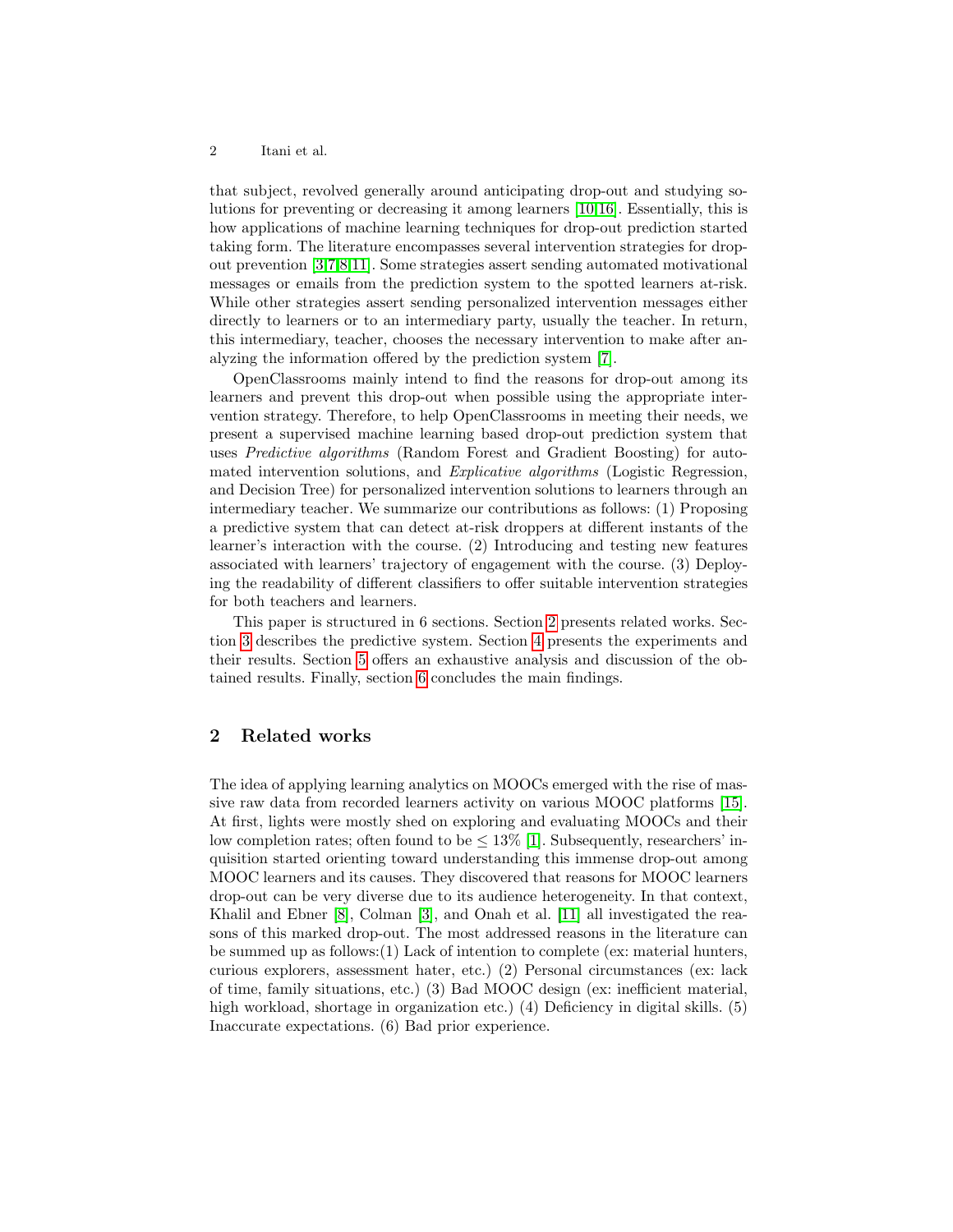The investigation of MOOC drop-out and its reasons opened the horizon towards using machine learning techniques to predict drop-out ahead of time and try to prevent it. Initially, studies attempted drop-out predictions considering mono-type contextual features, like forum interactions or video restricted events [\[12](#page-11-10)[,17\]](#page-11-11). However, such feature restrictions can restrain the model's predictive potential. Consequently, multi-type feature based prediction models emerged. Kloft et al. [\[9\]](#page-11-12) proposed a machine learning algorithm that works on clickstream data and other features to identify learners' most active time and its effect on drop-out. Still, studies were mostly restricted to one prediction algorithm. Soon after, learning analytics predictive models became more and more advanced with various tested algorithms, proper feature selection testing and evaluation [\[18\]](#page-11-13). In this context, Hlosta et al. [\[6\]](#page-11-14) present an early at-risk identification upon the absence of legacy information for the case of new courses.

## <span id="page-2-0"></span>3 Drop-out Predictive System

Figure [1](#page-2-1) shows the proposed drop-out predictive system and the analysis process. This system uses the historical traces of learners in a given MOOC to construct models that accurately classify new learners into droppers and completers at some point in their progress. Hence, the prediction target in this problem is of two categorical classes (dropper, completer), and the dataset at hand is a labeled dataset. Therefore, we propose a system based on a supervised machine learning process.



<span id="page-2-1"></span>Fig. 1. Phases of the Drop-out Predictive System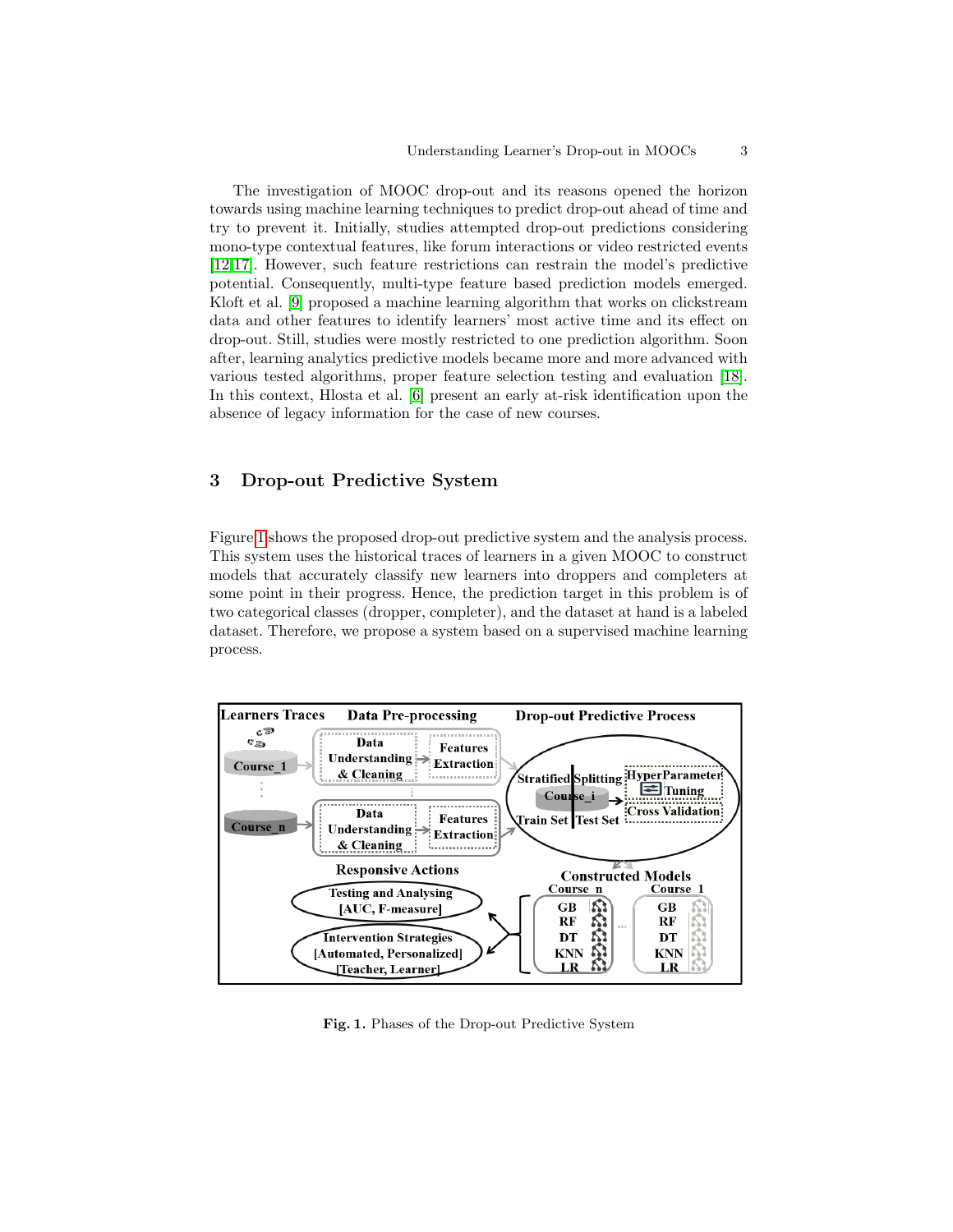Mainly, the process helps in attaining two goals: (1) Offering accurate predictions for the purpose of automated interventions such as motivational messages to learners (2) offering readable and explainable predictions in order to personalize interventions with learners or improve course structure. Here we describe the analysis process that we have implemented. Once the system is configured for a MOOC platform it is easy to automate the process.

Data Preparation In this phase, the collected historical traces undergo the necessary preparatory steps to be used by the classification process. The first step is data exploration, which is familiarizing with the data in hold (course structure, number of chapters and activities, important terms like: part, grade, success, etc.). Whereas, the second step is *structure validation and cleaning* of the dataset which is basically fixing any inconsistency in the data (missing entries, redundant entries, duplicates). Lastly, comes the phase of features selection, it involves constructing a features matrix to be used as input to the classification process. Typically, the features in this matrix should include a representation of any useful information available in the data.

Classification Process and Models Construction In this phase, the classification process takes as input the constructed features matrix. We construct efficient predictive models that are optimized on different level of their construction. First, we perform a Stratified Splitting of the data. This implies partitioning the final features dataset into a training set  $(60\%)$  and a testing set  $(40\%)$  while preserving the initial dataset balance of droppers and completers. The testing test is used to compare the performance obtained by the 4 algorithms tested under different experimental conditions. Second, Grid Search Hyper-parameter Tuning is performed by searching exhaustively for the best scoring parameters for each model through a manually specified subset of the hyper-parameter space [\[19\]](#page-11-15). Third, to avoid overfitting K-fold Cross Validation is applied, by randomly partitioning the data into K subsamples. This action is then repeated K times with measuring the performance on each time and then averaging it at the end.

Responsive Actions After the construction of the five classification models, the models are tested and evaluated on testing set. Explicative models are analyzed and the obtained information is sent to teachers for investigation.

## <span id="page-3-0"></span>4 Case study and Experimentation

In this case-study, we conducted an experiment on a data set from the Open-Classrooms MOOC platform. The interest of the platform's analysts was to predict the drop-out of the platform's premium members by being able to explain the reasons to Mooc's designers. However, one constraint was not to use the demographic and social data of the platform users. We propose advanced features related to learners trajectories of engagement with the course to test their effect on the predictive efficiency and readability of the results.

<sup>4</sup> Itani et al.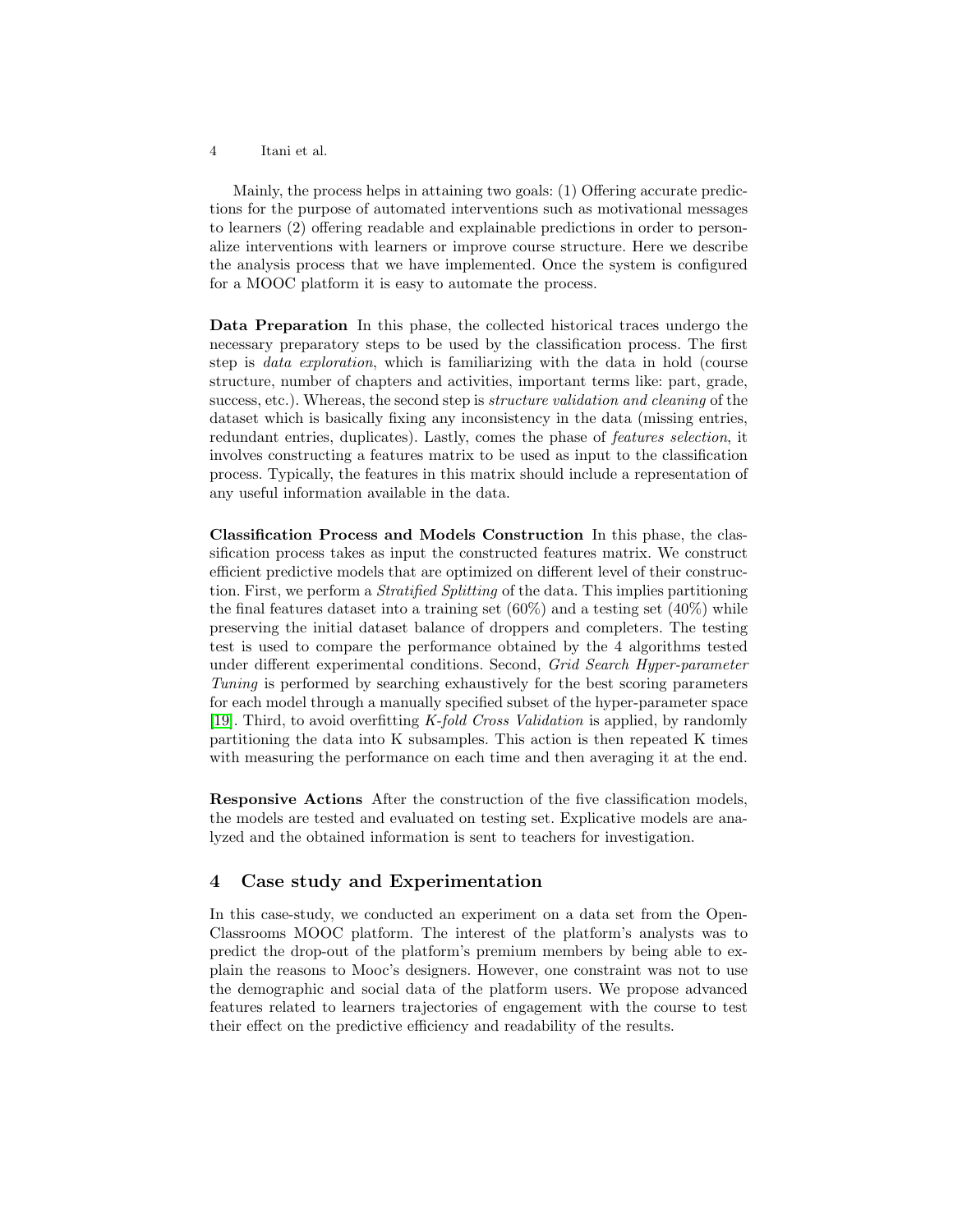### 4.1 The OpenClassrooms Case study

This dataset includes activity traces of 20,142 premium learners within "Create your Website with HTML" (HTML5) and "Understanding the Web" (Web) courses from October 2015 till October 2016. OpenClassrooms courses have no sessions or weeks, once a course is posted online it is available for students to start following at any time. Also, there is no maximum duration limit for finishing a course (a learner can take months to finish a course). Each course is divided into chapters and each chapter into parts. At the end of each chapter, there are graded multiple choice or peer assessed exercises. Upon completing all exercises, learners are given a final course grade.

Table 1. Statistics of Premium Learners Population in "Create your Website with HTML" (HTML5) and "Understanding the Web" (Web) courses

<span id="page-4-0"></span>

| <b>Measures</b>           | HTML5                                                                                                        | Web   |
|---------------------------|--------------------------------------------------------------------------------------------------------------|-------|
| Number of Learners        | 12,114                                                                                                       | 7.379 |
| Number of Active Learners | 11,520                                                                                                       | 7,160 |
| Completers $(\%)$         |                                                                                                              |       |
| Droppers $(\%)$           | $\left  \frac{4,333}{7,187} \frac{(37.6\%)}{(62.4\%)} \right  \stackrel{5,085}{2,075} \frac{(71\%)}{(29\%)}$ |       |

Data Description The dataset contains subscription related events (following and un-following a course), course related events (visualization events, completions events, grades), and exercise session events. Table [1,](#page-4-0) describes the distribution of the different types of learners in our data set. We can notice that dropper rates are low compared to the rates generally observed in MOOCs: HTML5 course has a balance of 40% droppers and 60% completers, whereas Web course has 20% droppers and 80% completers. This is because we are only interested here in the premiums members of the platform: the motivation increases when a payment is involved [\[4\]](#page-11-16).

Features selection MOOC designers know that learners rarely navigate the course in its planned linear manner. They rather go back and forth creating back and forward jumps. Therefore, we introduce two types of indicators for features selection: descriptive indicators and behavioral indicators. Descriptive indicators describe learner-course interactions. Whereas, behavioral indicators describe learners trajectories of engagement with the course versus the recommended trajectory of the course. The expected worth of behavioral indicators comes from their ability in revealing the flaws or strengths of the MOOC design and content. Indeed, bad MOOC design or inappropriate MOOC content are considered inevitable reasons of dropping (see section [2\)](#page-1-0). Tables [2](#page-5-0) and [3](#page-5-1) offer a detailed view on both indicator types.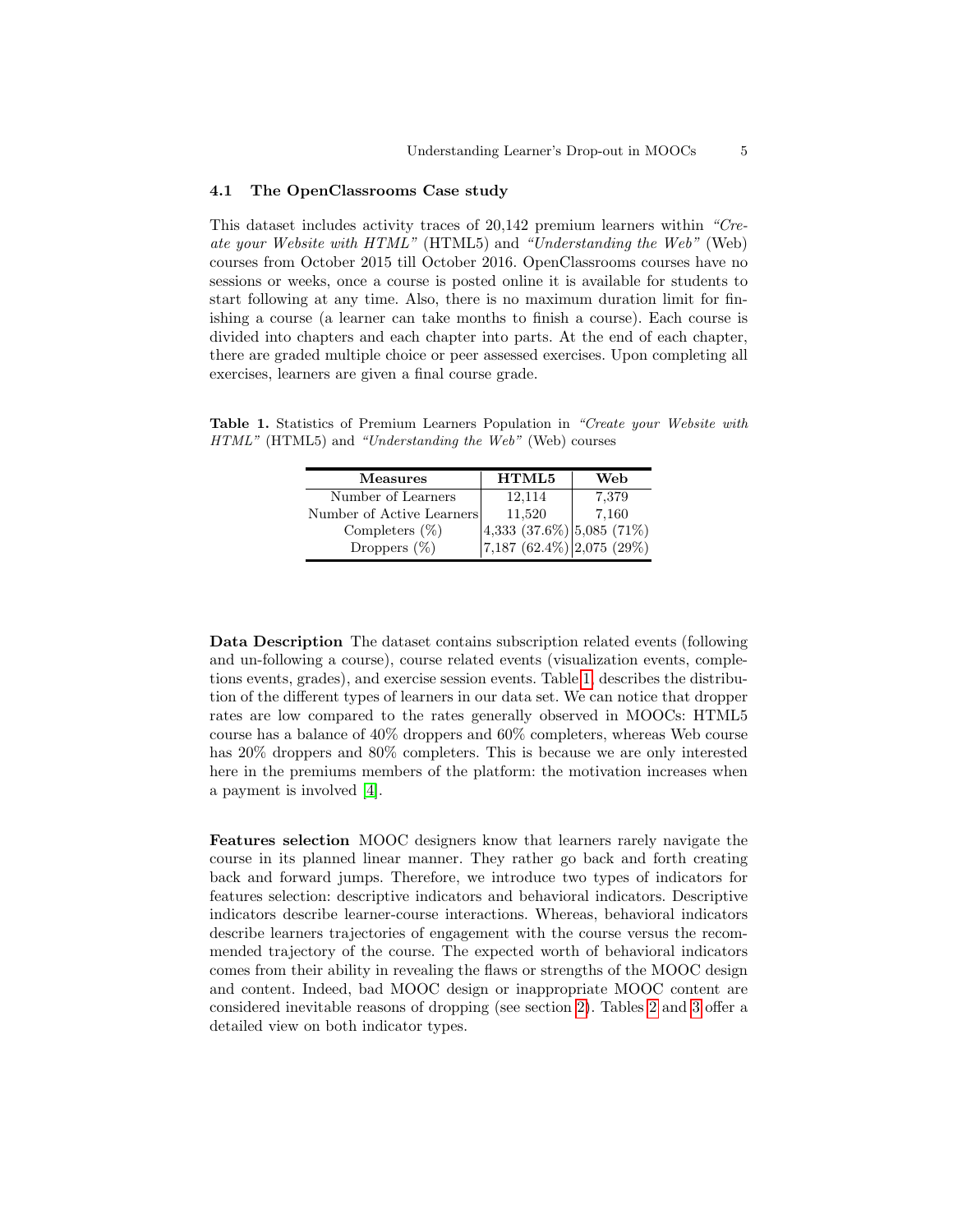<span id="page-5-0"></span>Table 2. Descriptive indicators and corresponding features

|                  | Completed parts of the course                                         |
|------------------|-----------------------------------------------------------------------|
| Definition:      | An estimate of completed MOOC parts for each learner                  |
| <b>Features:</b> | Binary features with values 1: Completed Part 0: Uncompleted part     |
|                  | A Part can be either a chapter or an exercise                         |
| Purpose:         | Permits studying the effect of parts completion on learner's drop-out |
|                  | Exercise scores                                                       |
| Definition:      | Incorporates the learners' scores on each completed exercise          |
| <b>Features:</b> | Numeric values of grades, 0 denotes an uncompleted exercise           |
| Purpose:         | Allows studying the effect of grades on MOOC completion               |
|                  | Time passed on exercises                                              |
| Definition:      | An estimate of the time passed on each completed MOOC exercise        |
| <b>Features:</b> | Numeric values of time in seconds, 0 denotes an uncompleted exercise  |
| Purpose:         | Helps in studying the effect of exercise-invested time on completion  |

<span id="page-5-1"></span>Table 3. Behavioral Indicators and Corresponding Features

|                  | Number of back jumps in a course                                                              |
|------------------|-----------------------------------------------------------------------------------------------|
|                  | <b>Definition:</b> Number of back jumps performed throughout the course for each learner      |
| Features:        | Numeric value, number of performed back jumps                                                 |
| Purpose:         | Allows studying the effect of back jumps on course completion                                 |
|                  | Most frequent jumps in a course                                                               |
| Definition:      | The N most frequent jumps performed by learners in the MOOC                                   |
| <b>Features:</b> | N binary features with values 0: Jump not made, 1: Jump made                                  |
| Purpose:         | Study the effect of performing the most frequent jumps on completion                          |
|                  | Inactivity time evolution                                                                     |
|                  | <b>Definition:</b> The learner's evolution of inactivity time between two parts of the course |
| Features:        | Numeric value representing a logarithmic scale of time                                        |
| Purpose:         | Study the effect of increase or decrease of inactivity on completion                          |

The final features matrix includes 34 mixed type features (numerical and categorical) alongside one categorical binary target variable, where 0 denotes completion and 1 denotes dropping.

### 4.2 Experimentation

We consider four main aspects upon the evaluation of the proposed drop-out predictive system:

1. The efficiency of prediction at different instants of the course. In other words, the system is tested for classifying learners into either completers or droppers at different points in the course progression, we test on 25% and 50% of activities. If a user skip some sections of the course, corresponding features are marked as uncompleted (see Table [2\)](#page-5-0). All features after 25/50% of the course are left out so the dataset changes slightly between experiments. If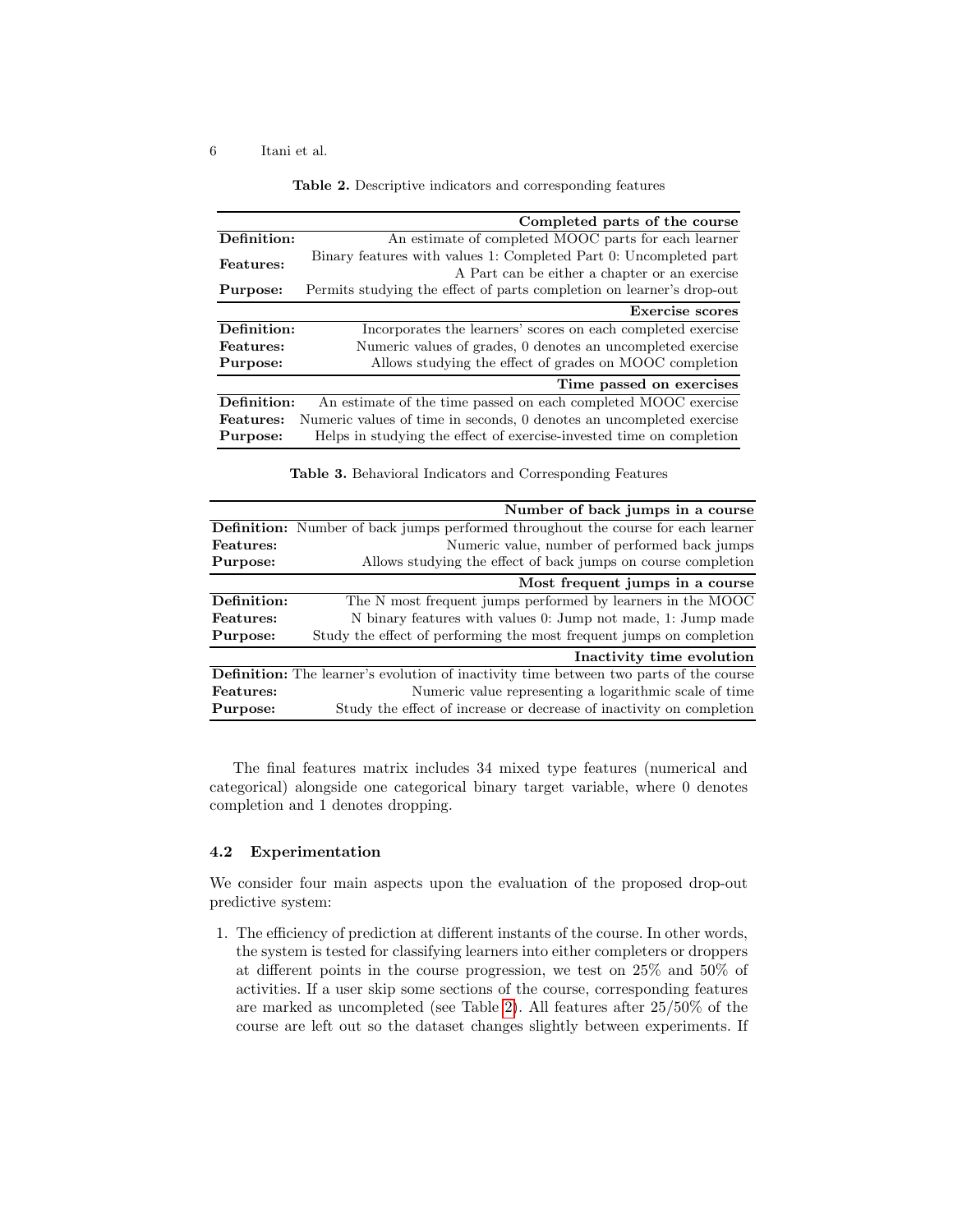a user skip the course before 25/50% of the activities are presented, he is considered as a dropper but is not removed from the dataset.

- 2. The effect of dynamic behavioral indicators on the predictive system's efficiency and readability. The system's performance is tested with behavioral indicators vs. without behavioral indicators.
- 3. Variety of supervised classification algorithms with hyper-parameter tuning<sup>[1](#page-6-0)</sup>. We test two different types. Explicative ones that are simple readable algorithms including Decision Tree (DT) and Logistic Regression (LR). Aggregated ones that have generally better prediction rates, but are more complex to read, including Gradient Boosting (GB) and Random Forest (RF).
- 4. Multiple course topics: "Create your Website with HTML" (HTML5) and "Understanding the Web" (Web).

Tables [4](#page-6-1) and [5](#page-6-2) compare the performances obtained during the experiments using the F-measure which is a balance between precision and recall [\[13\]](#page-11-17).

<span id="page-6-1"></span>Table 4. "Create your Website with HTML" (HTML5) course (35 activities). Performance of 5 classifiers on the F-measure metric.

| Percentage of activities completed: | $25\%$ (9 activities) |         | $50\%$ (17 activities) |         |
|-------------------------------------|-----------------------|---------|------------------------|---------|
| <b>Behavioral Indicators:</b>       | with                  | without | with                   | without |
| RF                                  | 0.76                  | 0.77    | 0.84                   | 0.85    |
| GВ                                  | 0.79                  | 0.77    | 0.85                   | 0.85    |
| Algorithms:<br><b>DT</b>            | 0.75                  | 0.78    | 0.85                   | 0.85    |
| LR                                  | 0.74                  | 0.74    | 0.85                   | 0.85    |

<span id="page-6-2"></span>Table 5. "Understanding the Web" (Web) course (23 activities). Performance of 5 classifiers on the F-measure metric.

| Percentage of activities completed: |    | $25\%$ (6 activities) |         | $50\%$ (12 activities) |         |
|-------------------------------------|----|-----------------------|---------|------------------------|---------|
| <b>Behavioral Indicators:</b>       |    | with                  | without | with                   | without |
|                                     | RF | 0.26                  | 0.26    | 0.91                   | 0.91    |
|                                     | GВ | 0.25                  | 0.25    | 0.91                   | 0.91    |
| Algorithms:<br>DТ                   |    | 0.25                  | 0.25    | 0.91                   | 0.91    |
|                                     | LR | 0.46                  | 0.46    | 0.90                   | 0.91    |

A first analysis of these results leads us to two findings that we discuss in the next section:

<span id="page-6-0"></span><sup>1</sup> You can access the selected parameters for each model after hyper-parameter tuning by consulting the following link: [http://www.laurent-brisson.fr/publication/2018](http://www.laurent-brisson.fr/publication/2018-understanding-learner-dropout-mooc/) [understanding-learner-dropout-mooc/](http://www.laurent-brisson.fr/publication/2018-understanding-learner-dropout-mooc/)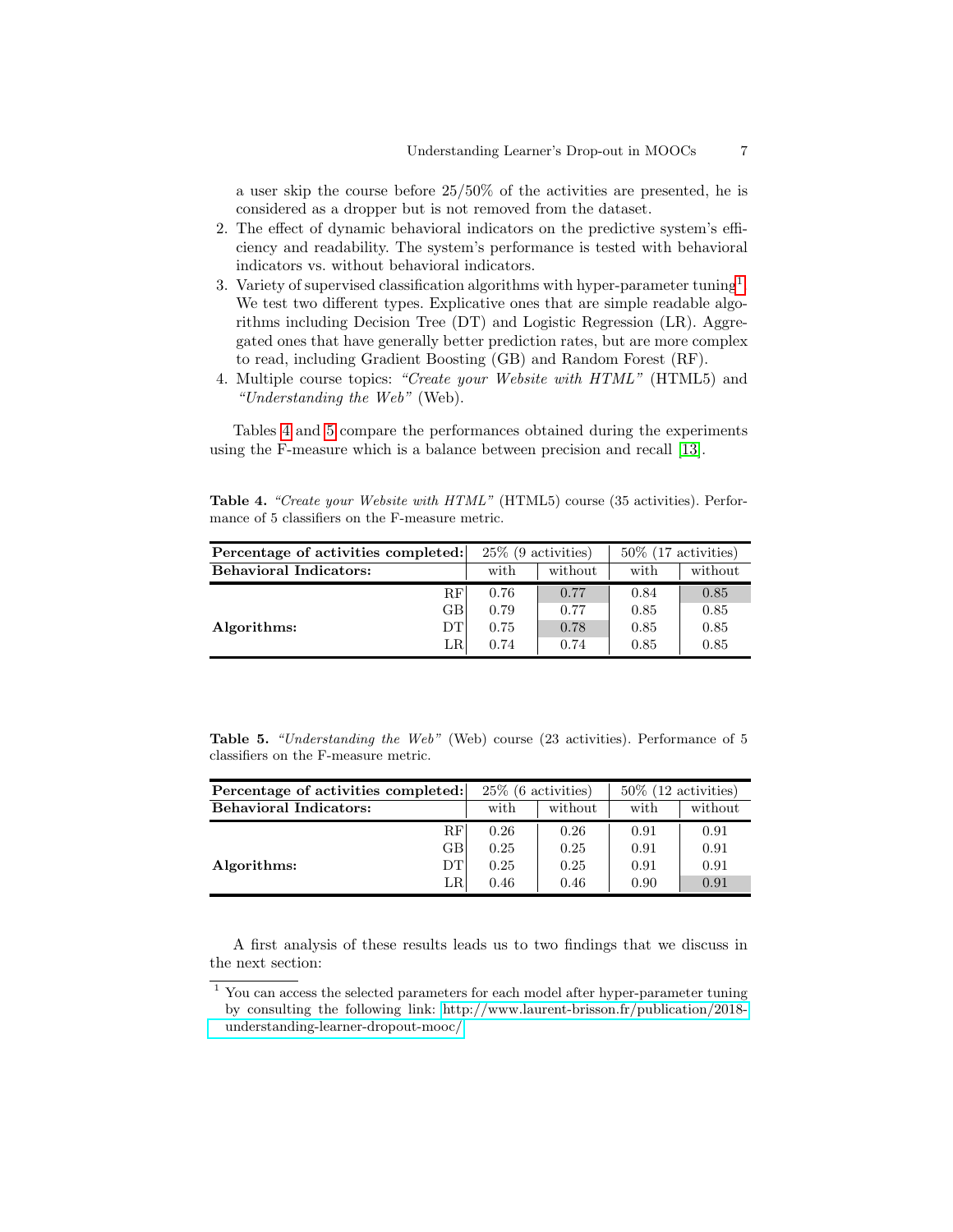- 8 Itani et al.
	- The low impact of behavioral indicators on the prediction performance (section [5.2\)](#page-9-0).
	- The disparate impact, depending on the studied MOOC, of the number of activities completed on the performance of predictions (section [5.3\)](#page-10-1).

Other related research that also address post-hoc learning methods (i.e. earning takes place on the same course) exists in the literature with close marked attainments on early drop-out detection. For example, Whitehill et al. [\[18\]](#page-11-13) obtained a 90.20% AUC in the detection of drop-out averaged over 8 weeks on HawardX MOOCs. In the case of our predictions at 50% of the activities we obtain an AUC around 85% which corresponds to the same order of magnitude even if the use of two different data sets and different variables (they use "clickstreams features that contains all interaction events between every student and the MOOC courseware") makes the comparison difficult. Additionally, neural network based methods can overcome our outcome in performance measures, but are out of our research scope and objective. In this paper, our goal does not stop at detecting drop-out we rather seek insights and actionable outcomes to help MOOC providers and stakeholders make the right decisions and understand early drop-out (with 25% of activities carried out).

## <span id="page-7-0"></span>5 Results Discussion

In this section we analyze the results taking into consideration: 1) the readability of models, 2) the effect of behavioral indicators and 3) the effect of the number of completed activities at the time of prediction.

### <span id="page-7-1"></span>5.1 Models readability

One of the objectives of this experiment is to be able to help decision-makers, in this case the MOOC designers, to improve the structure and content of their course. Here we will compare two types of algorithms, predictive algorithms (Random Forest, Gradient Boosting) and explanatory algorithms (Decision Tree, Logistic Regression). By comparing the results obtained in Tables [4](#page-6-1) and [5](#page-6-2) we can realize that, in our context, purely predictive algorithms do not really have better results than explanatory algorithms. It would be interesting to know whether this is due to the nature of the studied MOOCS or due to a platform effect but this is beyond the scope of this paper.

Predictive algorithms Although they are not readable at all, these models can still be used to determine which features have the most influence on dropout prediction. In the case of our experiment, the most discriminating variables were the scores obtained at the end of chapter exercises. However, these methods do not indicate the direction of this influence (positive or negative) on drop-out, which is very damaging to understand the context of each influencing feature.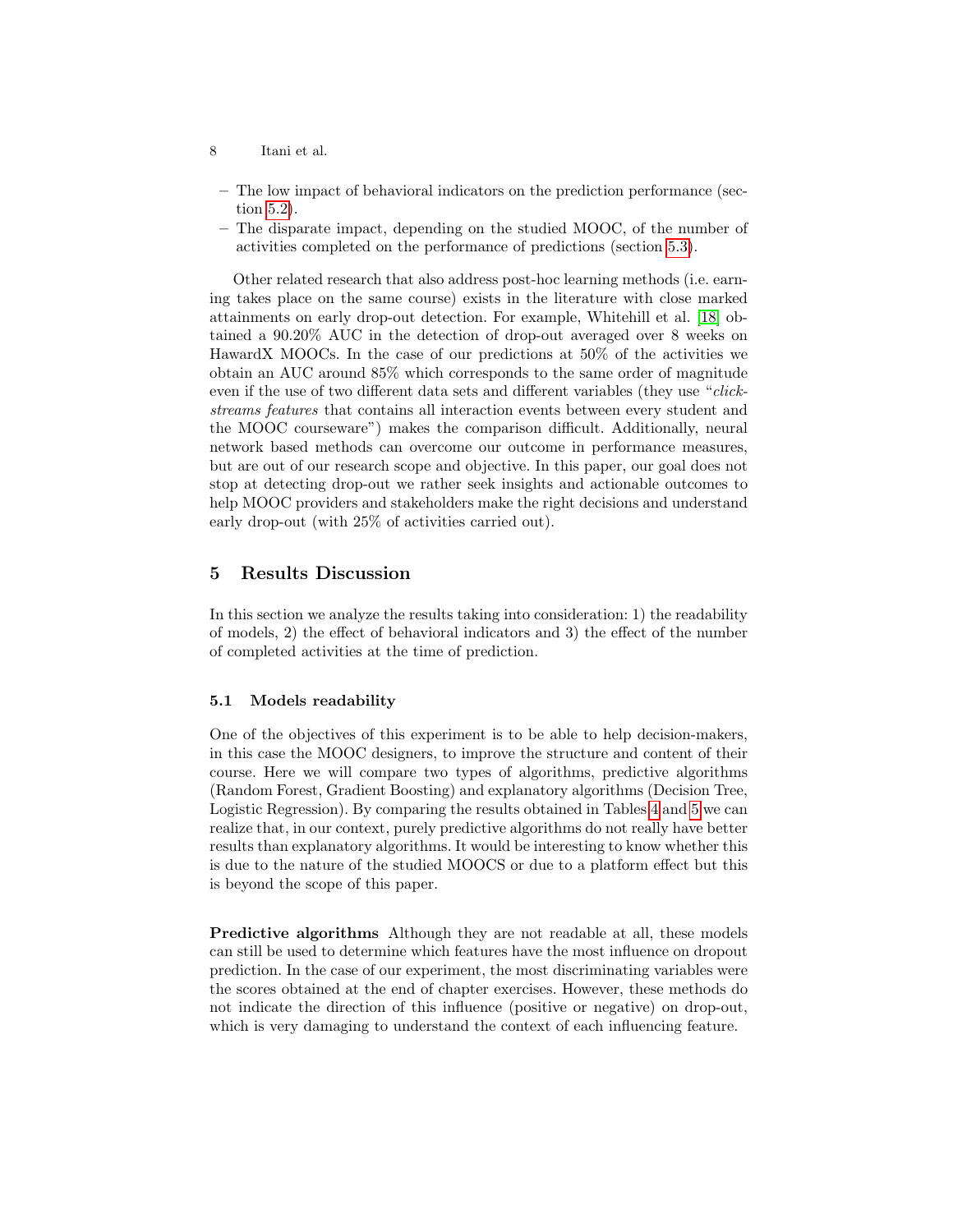

<span id="page-8-0"></span>Fig. 2. Logistic Regression coefficients for predicting drop-out in "Create your Website with HTML" (HTML5) course with 25% of the activities. Display of the 6 most discriminating features.

Explicative algorithms Logistic regression is capable of demonstrating the influence of features on drop-out along with the direction of each feature's in-fluence. Figure [2](#page-8-0) shows the model coefficients for the "Create your Website with HTML" (HTML5) course after 25% of the activities have been completed. We can observe the negative impact of completing some activities (for example part  $91$  and the positive impact of some jumps (for example  $91$ - $198$ ) on dropout. To understand this phenomenon it is necessary to know that the activity part 91 corresponds to the last quiz of the first chapter, and that part 198 is the following activity which consists in making a bibliographic research. Thus, here Logistic Regression shows that the chance of success increases when learners carry out these two activities in their expected linear manner (one after the other).

Decision trees allow us to understand and measure the impact of each feature on the prediction. In Figure [3](#page-9-1) the dropping class nodes are in dark gray and the completion class nodes are in light gray. Each node details the feature condition, total number of samples, dropper samples, completer samples, and %ratio. Furthermore, decision rules can be derived from each tree and can hold important information on the manner droppers behave. For example a rule for HTML5 droppers at 25% of course activities: "If a learner does not jump from part 91 to part 198 (which is the recommended progress)  $\implies$  he is at risk of dropping with %D=81.06% (out of 3364 learners)."

That kind of information can be very helpful in discovering problems related to course material, design, or level of difficulty. However, with inspecting the entire tree, dozens of rules can be derived from each model which is a weakness of decision trees. Here, after pruning, it is easy to observe interesting rules but the trees generated can be very large and become difficult to interpret.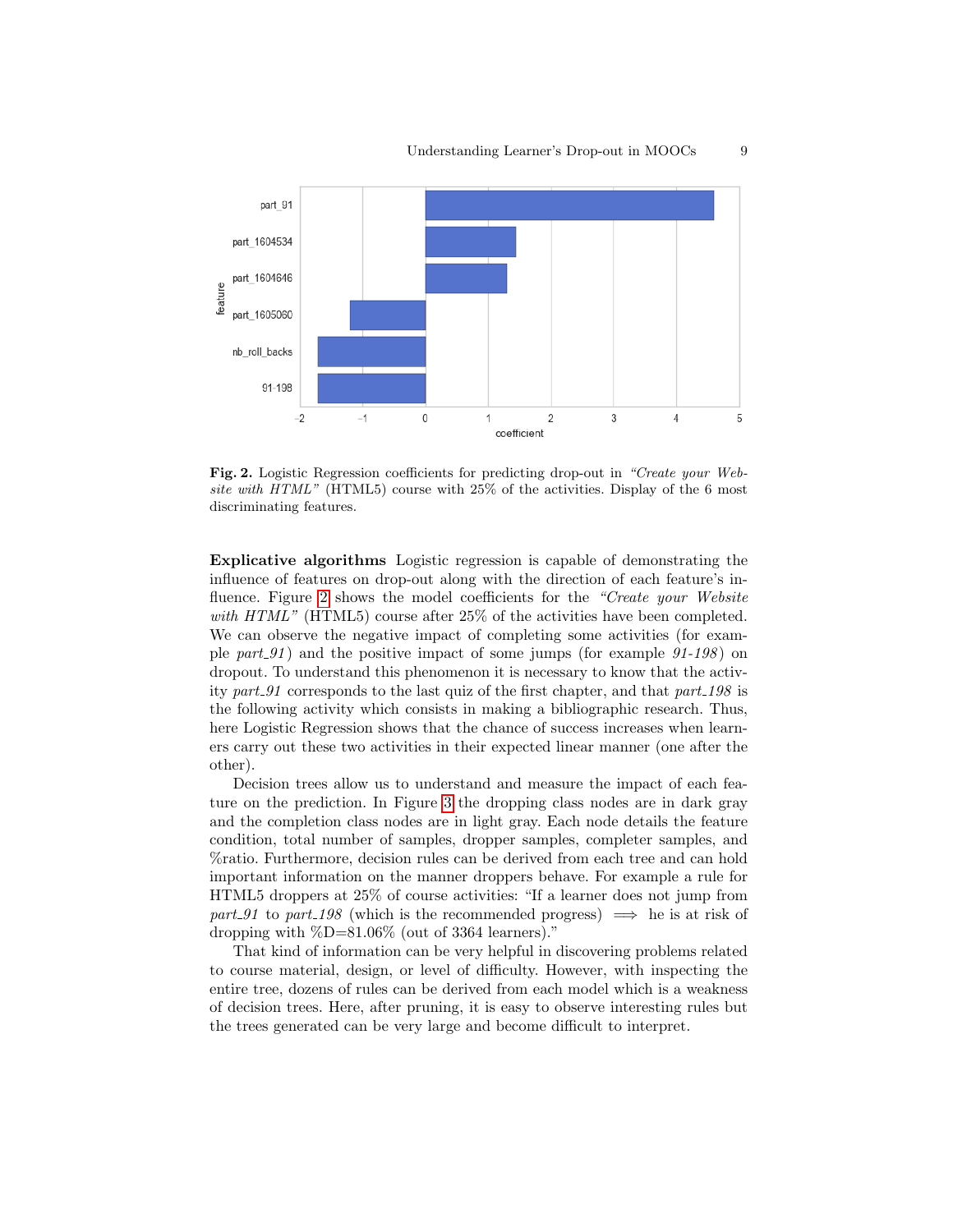

<span id="page-9-1"></span>Fig. 3. Decision Tree (pruned after the 2nd branch) for predicting drop-out in "Create your Website with HTML" (HTML5) course with 25% of the activities.

### <span id="page-9-0"></span>5.2 Effect of Behavioral Indicators

Tables [4](#page-6-1) and [5](#page-6-2) show the impact of behavioral indicators on the classification results: when these indicators increase the predictive performance of classifiers boxes are grayed out. We can notice that the performance increase is very low for the MOOC "Create your Website with HTML" (HTML5) while it is negligible for the MOOC "Understanding the Web" (Web). However, the results here are not disappointing because they open the doors wide to discussion with the designers of the MOOC. As we saw in section [5.1,](#page-7-1) behavioral indicators allowed us to understand a phenomenon with the HTML5 course: the risk of drop-out increases with the completion of some activities while it decreases with the completion of a sequence of two activities. This is interpreted by the fact that this course attracts an audience looking for resources (a video explaining a concept, a definition or an exercise to practice) for which there is no commitment in successfully completing the MOOC. We distinguish here 3 types of interesting situations from a business point of view:

- The most discriminating feature is a descriptive indicator: the teacher must ask himself about the relevance of an activity. If it helps in detecting student involvement, this is a good thing. If it identifies a difficulty (related to a tool or concept), an accompanying measure should be put in place.
- The most discriminating feature is a behavioral indicator: this is the ideal case to suggest new routes to students, or to remind students of the importance of following the recommended progression as they move away from it.
- The prediction is bad and so no feature is really relevant: the proposed activities do not anticipate successes and failures. Either there is nothing to do, activities are designed to build student self-confidence, or there is a corrective action to consider to implement constructive alignment [\[2\]](#page-11-18) if any of the following activities has a high failure rate.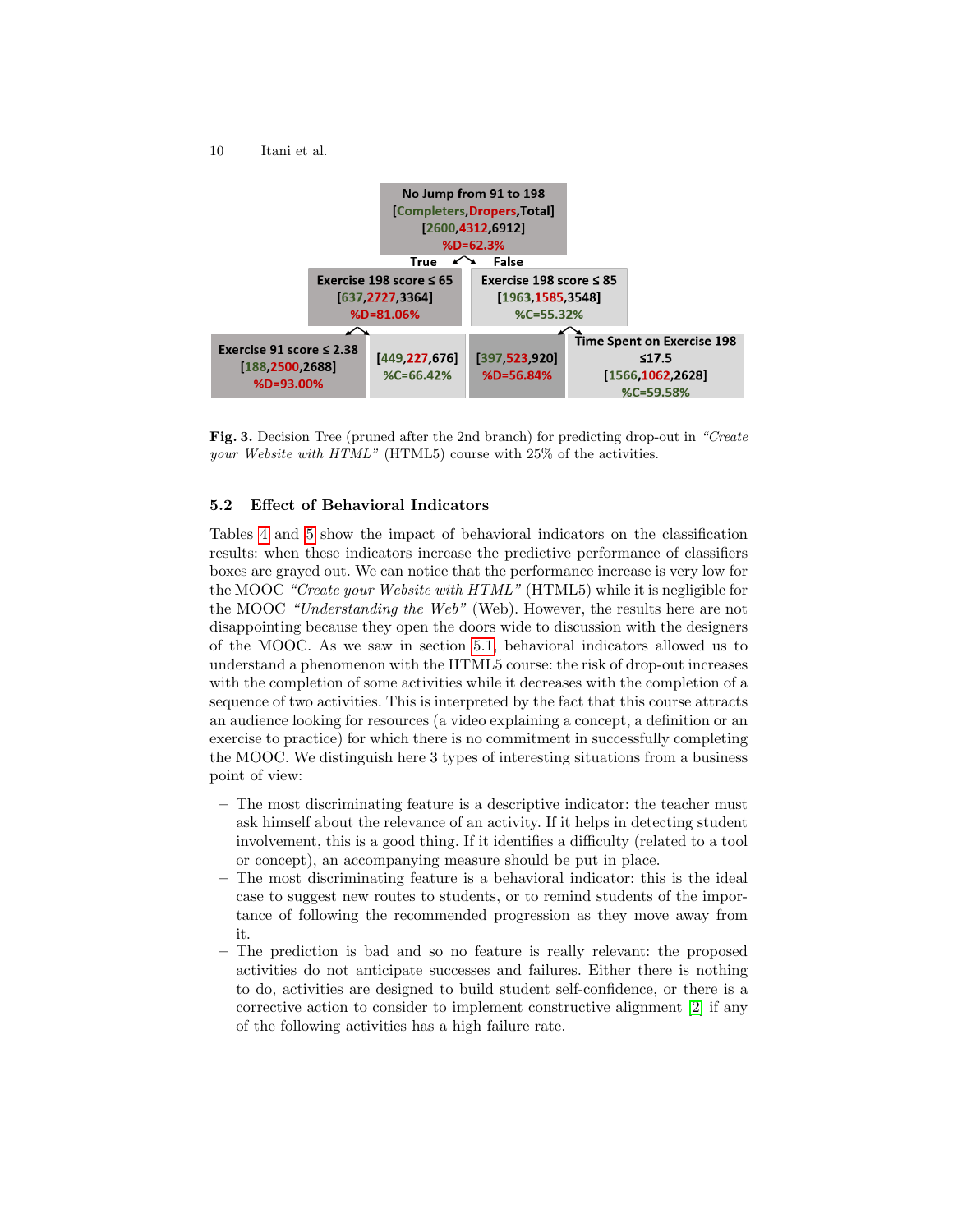### <span id="page-10-1"></span>5.3 Effect of Prediction at Different Course Instants (25%, 50%)

Tables [4](#page-6-1) and [5](#page-6-2) also show the impact of the number of activities considered on the results: we will focus here on predictions at two instants after having carried out 25% then 50% of the activities. Not surprisingly here, the increase in the number of activities considered to make the prediction improves the system's performance. However, what interests us here is the increase in this performance according to the course. For the course "Create your Website with HTML" (HTML5), the F-measure increases on average by 8.5 between the two instants  $(25/50\%)$ , while for the course "Understanding the Web" (Web) the F-measure increases on average by 61.5, i.e. 7 times more!

This difference can be explained by the presence in the Web course of an activity which takes place between 25% and 50% of their progression. In this example, the quiz in the first chapter was taken into account in the 25% of activities carried out, while the last exercise in the chapter was not included. We illustrate here very well the third situation presented in section [5.2](#page-9-0) where the activities carried out are aimed at putting the student in confidence. The fact of making predictions at different stages of completion of activities thus makes it possible to observe a learning dynamic.

## <span id="page-10-0"></span>6 Conclusion

In this paper we present a supervised machine learning based drop-out prediction system that uses aggregated and explicative type classifiers. The aggregated classifiers can help in accurately detecting at-risk droppers, which allows sending automated motivational feedback to learners. Whereas, explicative classifiers allows the personalized intervention through a teacher. We state the findings according to the three main tested axes: (1) Readability of explicative models: Decision Trees and Logistic Regression permit the detailed inspection of the classification process and the effect of features on this classification. They could be hard to interpret by non-experts, but they can be used to send teachers valuable information to analyze and accordingly make personalized interventions. (2) Dynamic Behavioral Indicators: Including these indicators enhances slightly the predictive performance of the system, but it noticeably contributes to the readability of the prediction, however their effect depends highly on the studied course and material included. (3) Prediction at different instants of the course: the further the instant is, the more material included, the better is the performance of the system. Predicting at different instants can expose activities that are critical for classification. However, a critical activity for classification is not necessarily a critical pedagogical activity, and the current proposed system rather sheds the light on interesting aspects that can aid teachers in uncovering problems in course design and material.